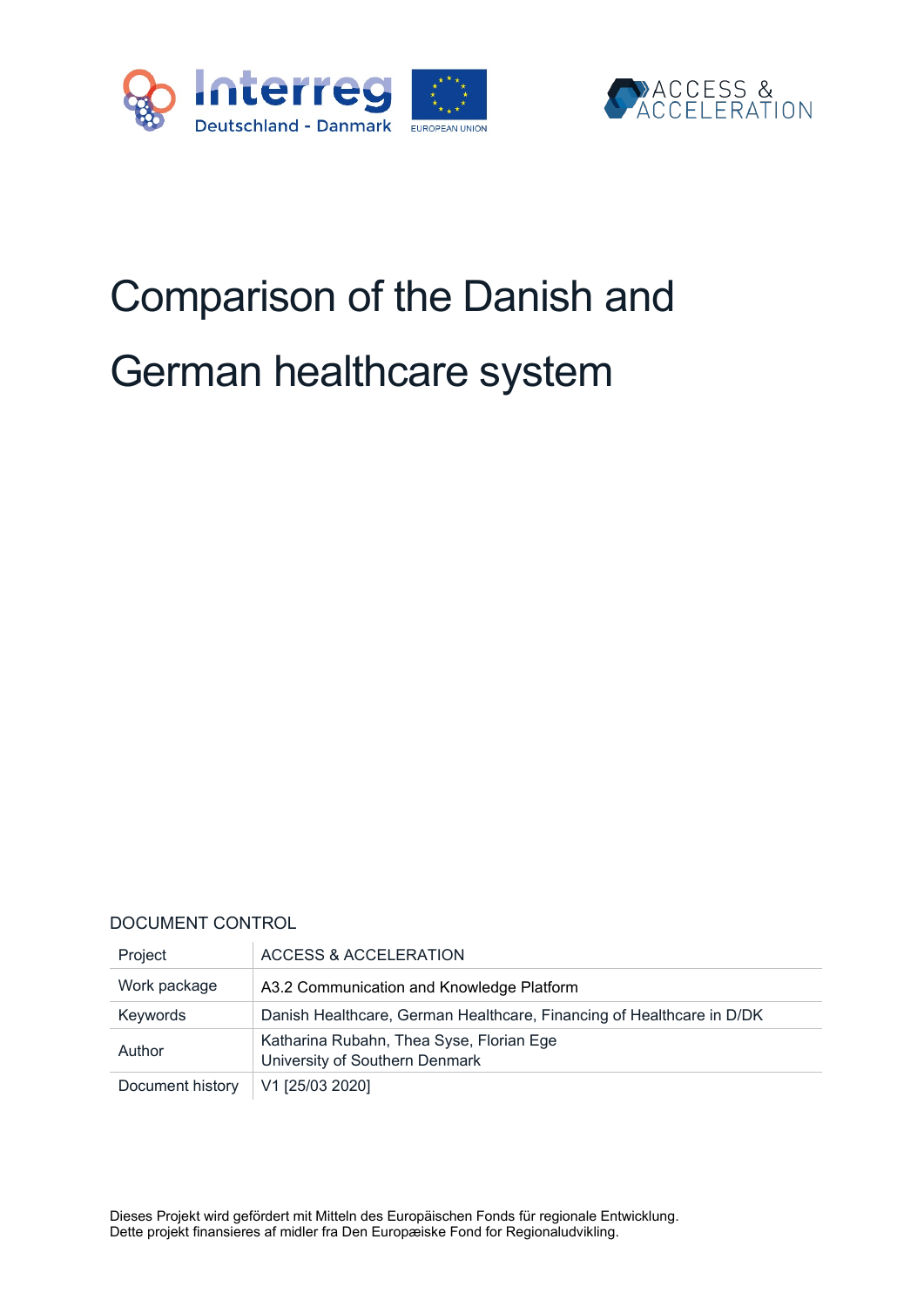



# **CONTENTS**

| Administrative mechanisms for direct patient payments to providers [9] 8 |  |
|--------------------------------------------------------------------------|--|
|                                                                          |  |
|                                                                          |  |
|                                                                          |  |
|                                                                          |  |
|                                                                          |  |
|                                                                          |  |
|                                                                          |  |
|                                                                          |  |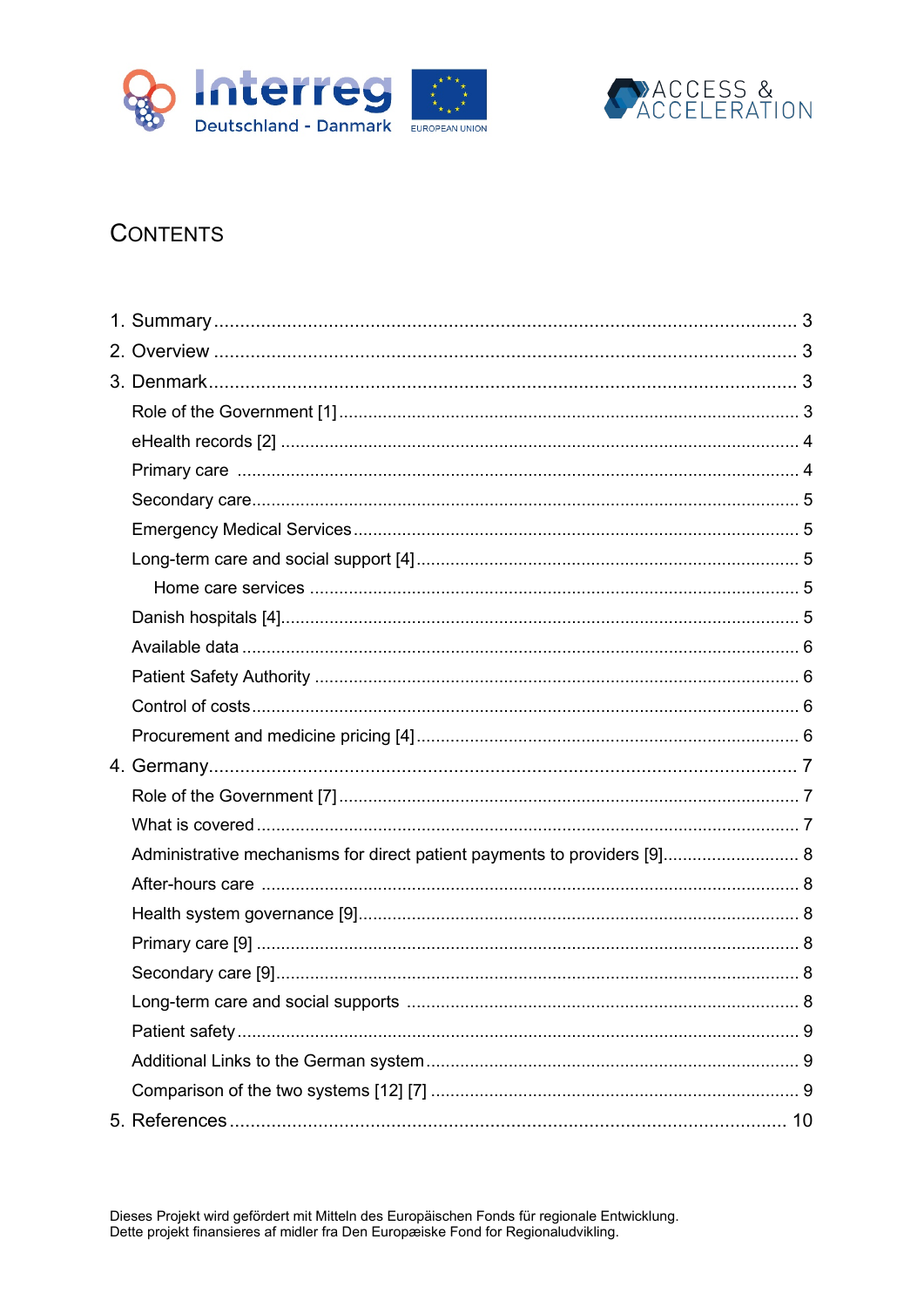# <span id="page-2-0"></span>**1. Summary**

This document describes the different German and Danish healthcare systems concerning the following aspects:

- Role of the Government
- Primary care
- Secondary care
- Emergency care
- Long term care and social supports
- Hospitals
- Quality control
- Procurement and pricing

The overview should serve to gain a basic understanding of the two systems and their financial basis. We would like to support all actors across the border who have an interest in a business in the region. Here business is not limited to companies, but we include education, research, innovation and practitioners in the programme region and beyond.

# <span id="page-2-1"></span>**2. Overview**



*Figure 1 Healthcare systems sketch kindly provided by BFCC Interreg B project, updated as indicated.*

# <span id="page-2-2"></span>**3. Denmark**

## <span id="page-2-3"></span>Role of the Government [1]

Healthcare in Denmark is mostly provided by the local governments of the [five regions,](https://en.wikipedia.org/wiki/Regions_of_Denmark) with coordination and regulation by the [central government.](https://en.wikipedia.org/wiki/Politics_of_Denmark#Executive_branch) At the same time, [nursing homes,](https://en.wikipedia.org/wiki/Nursing_home)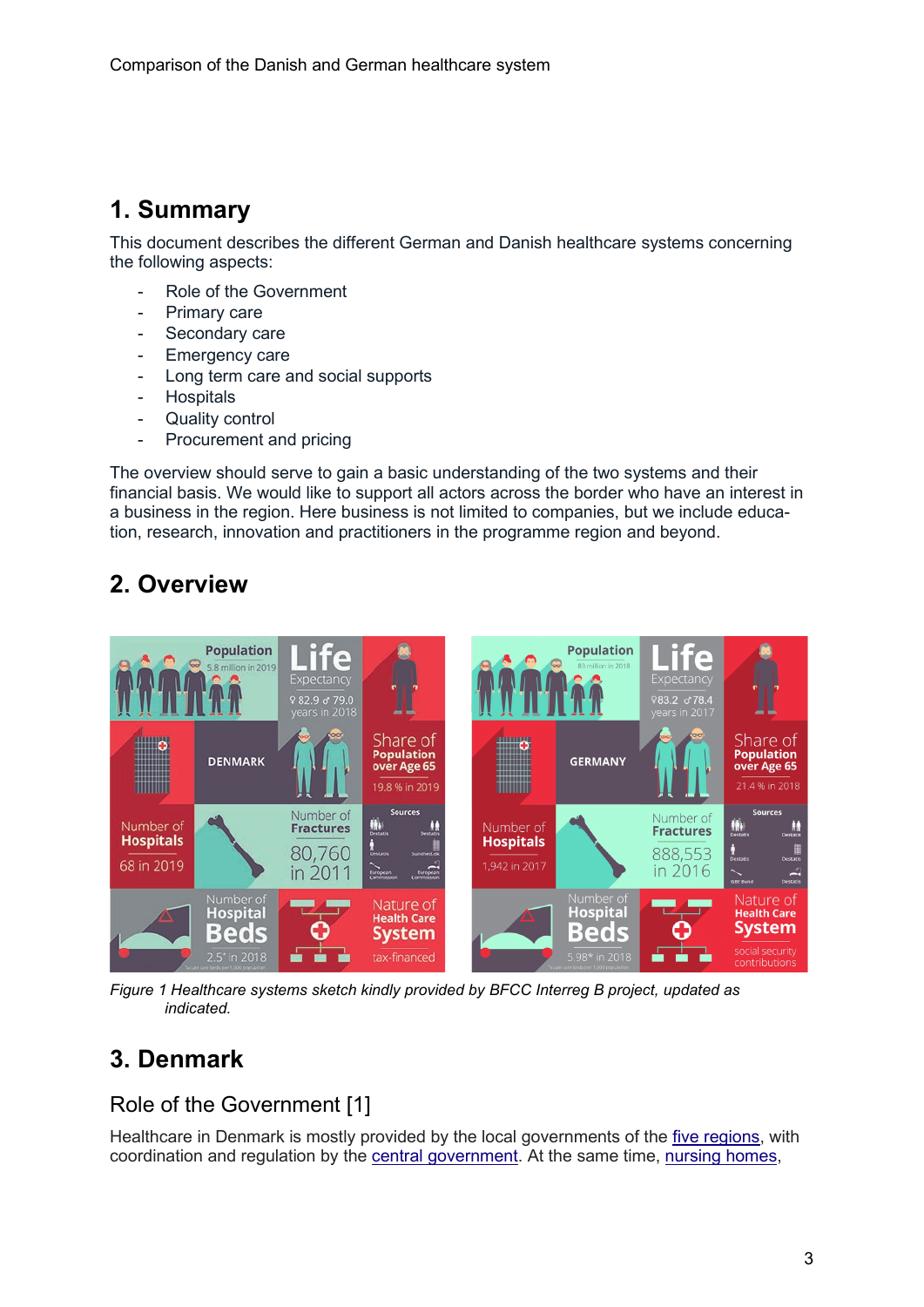home care, and [school health services](https://en.wikipedia.org/wiki/School_health_services) are the responsibility of the 98 [municipalities.](https://en.wikipedia.org/wiki/Municipalities_of_Denmark) Some specialised hospital services are managed centrally.

The regions own, manage and finance hospitals and finance the majority of services delivered by private general practitioners (GPs), office-based specialists, physiotherapists, dentists and pharmacists. Municipalities are responsible for financing and providing nursing home care, home nurses, health visitors, some dental services, school health services, home help and treatment for drug and alcohol abuse. The municipalities are also responsible for general prevention and rehabilitation tasks; the regions are responsible for specialised rehabilitation. [1]

There are two insurance groups. More than 99 % of the patients are covered by insurance from group one. They get a practitioner in their district to consult.

Those who have the insurance provided by group two may visit any GP or medical specialist they wish but might have to pay a share on their own at their visit. Citizens with this type of insurance make up less than 1% of the population.

Healthcare is financed mainly through a national health tax on taxable income.

## <span id="page-3-0"></span>eHealth records [2]

At all levels in the health system Information technology (IT) is used and part of a national strategy supported by the National Agency for Health IT. Each region uses its own electronic patient record system for hospitals, with adherence to national standards for compatibility. Danish general practitioners were ranked first in an assessment of the overall implementation of electronic health records in 2014. All citizens in Denmark have a unique electronic personal identifier, appearing in all public registries, including health databases. The government has implemented an electronic medical card containing encoded information about each patient's prescriptions and medication use; this information is accessible by the patient and all relevant health professionals. General practitioners also have access to an online medical handbook with updated information on diagnosis and treatment recommendations.

Practitioners use Electronic Medical Records (EMR) and Electronic Prescribing to exchange clinical messages (EDI) using the [MedCom](https://www.medcom.dk/)<sup>[1](#page-3-2)</sup> network.

## <span id="page-3-1"></span>Primary care [1]

The regions determine the number and location of general practitioners (GP), and their fees and working conditions are negotiated centrally between the physicians' [union](https://en.wikipedia.org/wiki/Trade_union) and the government. The municipal health services provide [health visitors,](https://en.wikipedia.org/wiki/Health_visitor) home nurses and school [healthcare.](https://en.wikipedia.org/wiki/School_health_services) Each GP has an average of 1600 patients in Denmark [1]. Citizens are assigned a specific general practitioner (GP) and may receive aid at no cost, including visiting a medical specialist at the referral of their GP. Every citizen is in contact with the primary healthcare system seven times a year; on average, 10 % of the population do not use primary care

<span id="page-3-2"></span><sup>1</sup> MedCom is financed and owned by The Ministry of Health, Danish Regions and Local Government Denmark. MedCom's role is to contribute to the development, testing, dissemination and quality assurance of electronic communication and information in the healthcare sector to support excellent continuity of care. MedCom is developing standards and profiles for exchange of healthcare related data throughout the entire Danish healthcare sector.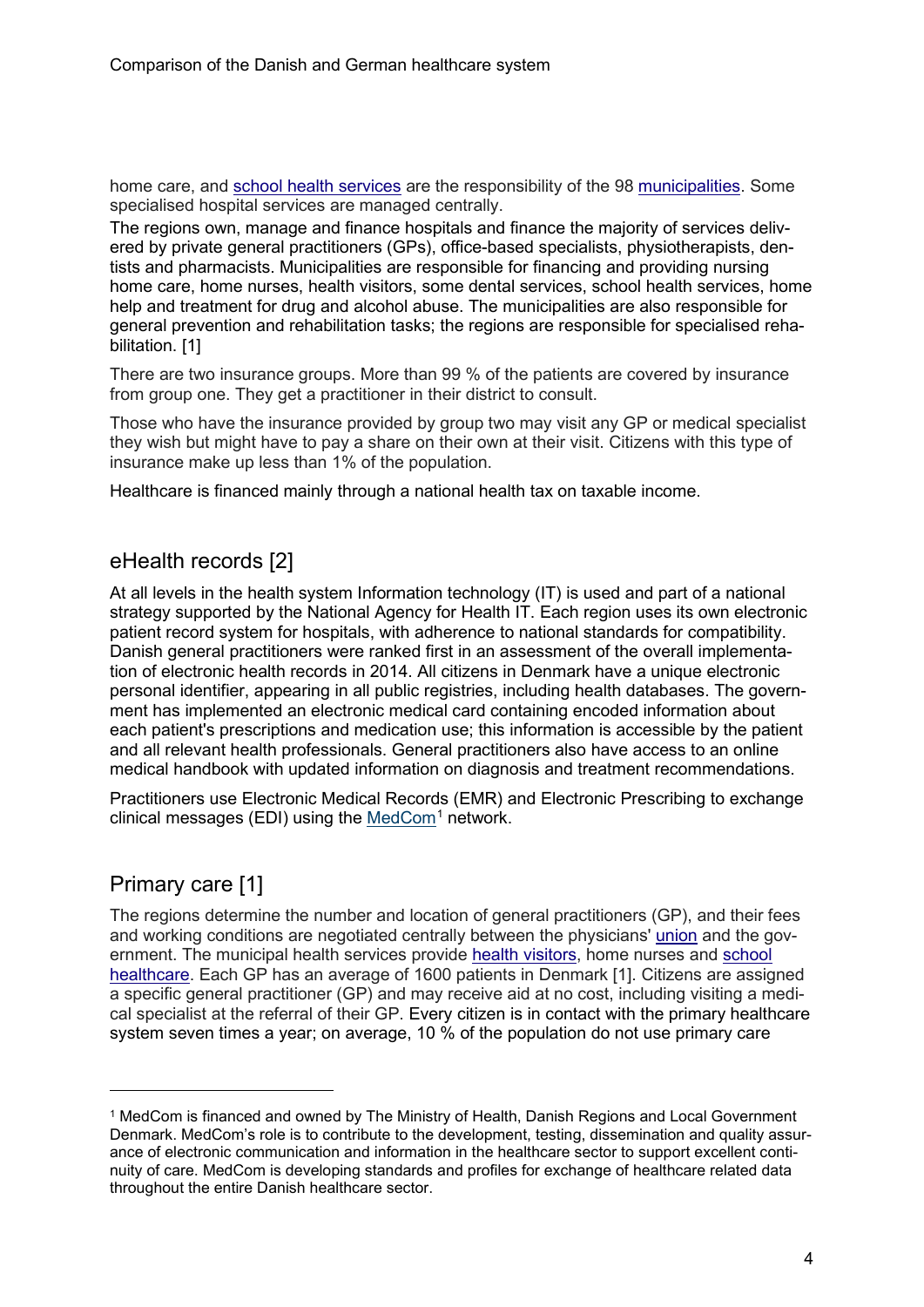within a year. The GPs handle the vast majority of medical cases without referral to further examination or specialised treatment. [3]

## <span id="page-4-0"></span>Secondary care [2]

The regions own and run hospital care. This is similar to the models in other Scandinavian countries.

## <span id="page-4-1"></span>Emergency Medical Services

Emergency Medical Technicians (EMTs) and paramedics will often provide help, traditionally considered as 'hospital treatment'. Data analysis, telemedicine and point-of-care technologies have become an integrated part of ambulance treatment. In case of a life-threatening emergency, a physician-staffed Mobile Critical Care Unit (MCCU) will usually be dispatched.

## <span id="page-4-2"></span>Long-term care and social support [4]

All municipalities offer their elderly citizens preventive home visits. The city can decide that preventive efforts should focus on specific themes, for example, loneliness, fall prevention, security, nutrition, physical activity, etc.

The federal government establishes a budgetary limit for each district and municipality, while local leaders formulate policies and services within those constraints according to the individual needs of the community.

Nursing homes tend to be council-run, with even private institutions inspected by local authorities and subsidised to bring prices in line with state institutions.

If an older person reaches a point at which they cannot remain at home, the city will offer one of several residential options in senior care.

#### <span id="page-4-3"></span>Home care services [5]

The target group for home care services are older people who live at home but are unable to manage everyday life on their own. Home care falls in two categories: practical help (e.g. cleaning and laundering) and personal care (e.g. bathing and shaving). The municipality provides these services free of charge. Older people may also receive food services based on an assessment of individual need. In 2015, around 12 % of all elderly over 65 received home care services.

All municipalities must establish Senior Citizens' Councils to promote user influence. The councils are on duty for four-year terms, and all citizens over 60 have the right to vote or run for the board. The municipality must consult the Senior Citizens Council in any issue relevant to the local elderly population.

## <span id="page-4-4"></span>Danish hospitals [4]

Hospitals need to consider means to increase efficiency and productivity to be able to treat more patients without increasing costs. In Denmark, the aim is to reduce patients' length of stay in a hospital.

There are considerable investments in automation processes and digital help. A cornerstone in the Danish hospital structure is 16 hospital construction projects, the *Super Hospital Programme*, where several small hospitals merge into fewer, highly specialised hospitals. The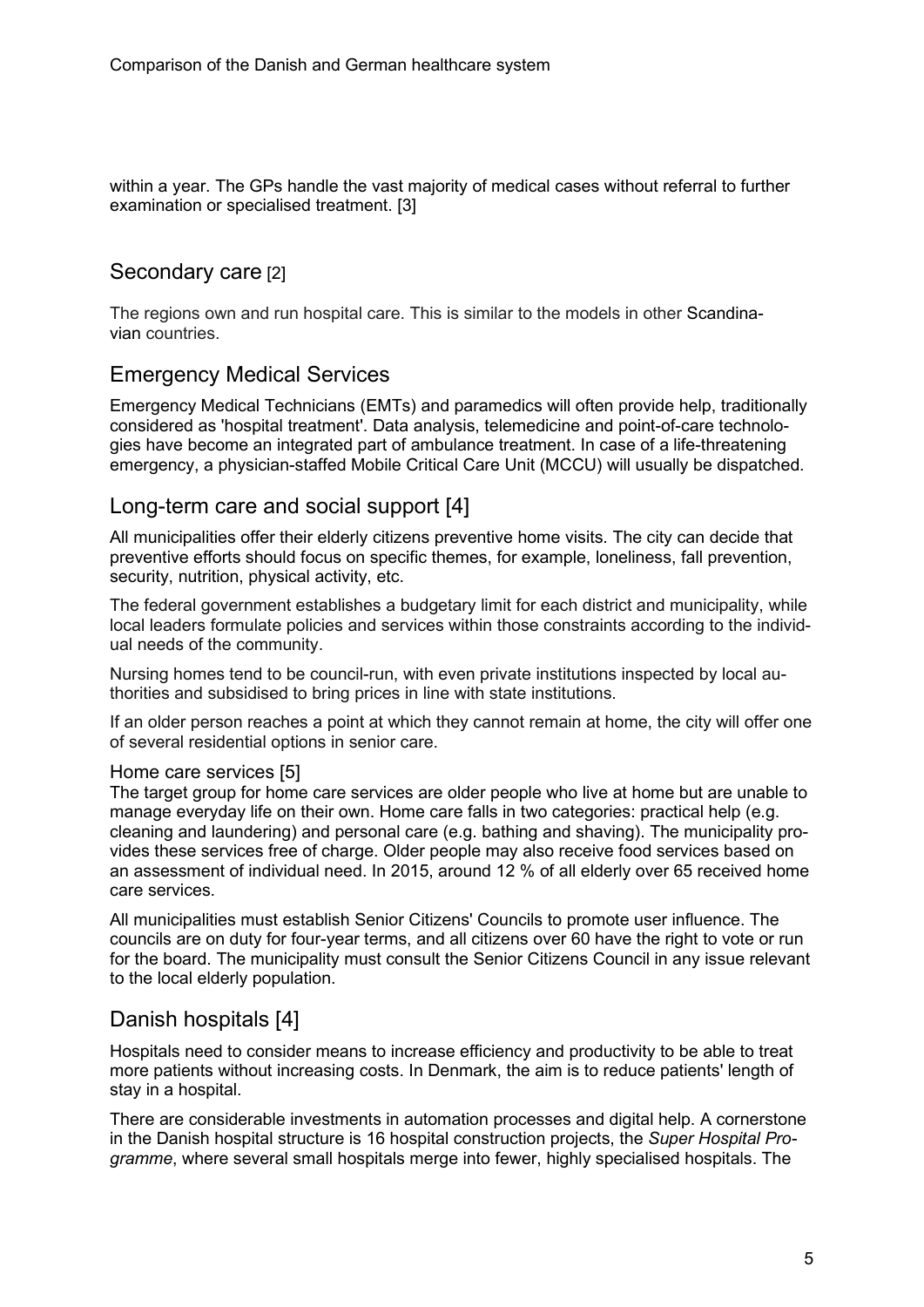overall aim is a 2 % annual increase in total hospital productivity. From the Super Hospitals, the regions demand efficiency gains of up to 8 %.

The expectation for 2020 is an average length of stay in Danish hospitals of less than three days, and the number of outpatient treatments should increase by 50 % since 2007.

## <span id="page-5-0"></span>Available data

A national website (esundhed.dk) provides access to benchmarking data related to service, quality and number of treatments performed. The site also provides access to data from several Danish health registries (see below) and information about developments in pharmaceutical prices and reimbursement levels. Patients have access to several personal services like information about the clinical and organisational quality of a hospital as well as studies of the patient experience. [6]

On the webpage, citizens can access many personal services and data such as patient records from hospitals (e-journals) as well as general information on health, diseases and patient rights.

## <span id="page-5-1"></span>Patient Safety Authority

The Danish Patient Safety Authority was established in 2015 when the former Danish Health and Medicines Authority split into separate agencies. It receives anonymised reports of accidents and near-accidents that healthcare professionals at all levels are obliged to submit to regional authorities which evaluate the incidents. The information is published in an annually updated database, to foster learning rather than sanctioning.

## <span id="page-5-2"></span>Control of costs [2]

A budget law (*budgetlov*) outlines the overall framework for controlling healthcare expenditures. It sets budgets for regions and municipalities and specifies automatic sanctions if exceeded. Annual agreements among regions, municipalities, and the government supplement the budget law to coordinate policy initiatives aimed at limiting spending, including direct controls of supply.

Block grants for the regions are conditional on annual increases in productivity of 2 % based on diagnosis-related groups. Even though the activity-based portion is small, it makes up regions' marginal income and presents a strong incentive. Furthermore, regions are under pressure to deliver good performance, as they risk reforms if they do not provide.

At a regional level, hospital cost control includes a combination of global budgets and activity-related incentives (see above).

## <span id="page-5-3"></span>Procurement and medicine pricing [4]

In Denmark, pharmaceutical companies are free to set the official prices of medicine. However, members of the Danish Association of the Pharmaceutical Industry are subject to a price-cap agreement between the Association, the Ministry of Health and the Danish Regions. The procurement and pricing procedures differ between the hospital sector and the primary healthcare sector.

#### The hospital sector In Denmark

Amgros purchases 99 % of all medicines used at public hospitals. The five regions own Amgros, a pharmaceutical procurement service, that carries out tendering procedures and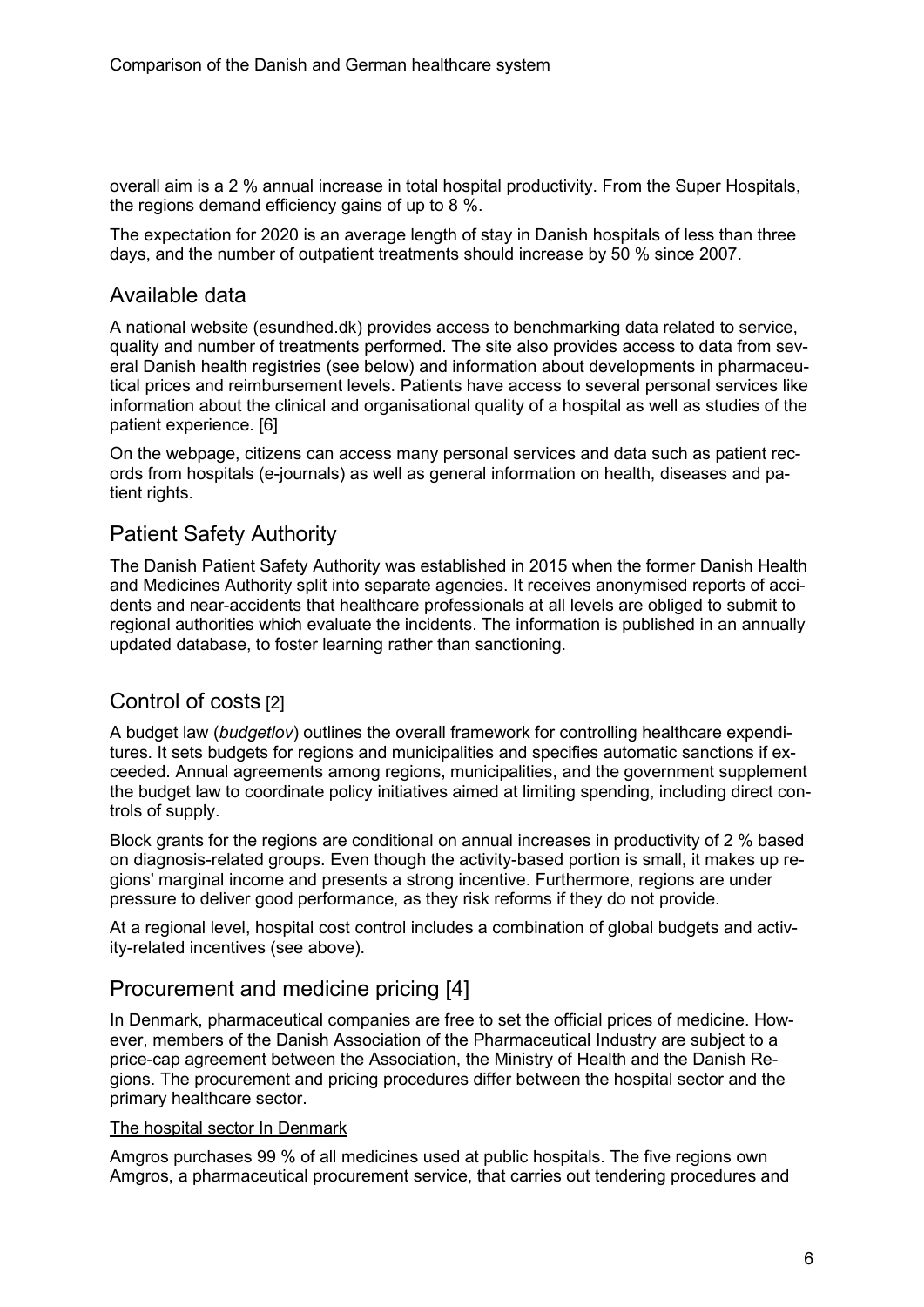purchases medicines for all public hospitals. The regions pay for hospital medicines, and all treatments in public hospitals, including medication. Patients do not have to pay for anything.

#### The primary healthcare sector

The actual pricing of medicines for the primary healthcare sector varies depending on whether there are directly competing products. 14-day auctions set the prices of directly competing medicines from the generic industry. Following each tender, the pharmaceutical companies will report their prices for the following two weeks to the Danish Medicines Agency. All pharmacies are informed about the costs to make sure that they are the same throughout Denmark. The system garantees price transparency and market competition. Included in the price-cap agreement between the Danish Association of the Pharmaceutical Industry, the Danish Regions and the Ministry of Health Medicines are all products with no direct competitors but granted reimbursement by the Danish Medicines Agency.

## <span id="page-6-0"></span>**4. Germany**

### <span id="page-6-1"></span>Role of the Government [7]

Germany has a statutory health insurance system (SHI), with 109 [8] competing but not-forprofit insurance agencies financed by taxes. High-income people (above 60,750 €/year, 2019) and freelancers can opt-out for private health insurance which also covers civil servants. About 10 % of people have private insurance (PHI). About 50 companies compete on the market. [9]

The state holds most university hospitals, while municipalities play a role in public health activities and hold about half of all hospital beds. However, the various levels of government have virtually no part in the direct financing or delivery of healthcare. Self-governing associations within sickness funds and provider associations are in charge of regulation. They are represented by the most important body, the Federal Joint Committee.<sup>[2](#page-6-3)</sup>

Patients health insurance covers costs that are directly associated with the treatment in the hospital. The federal state in which the hospital is located finances so-called 'investment costs' such as diagnostic machinery, ambulance vehicles, and building maintenance.

#### <span id="page-6-2"></span>What is covered

In Germany, patients are free to choose a physician or a hospital - the fund directly pays the costs. In contrast to the SHI, a person has to apply for PHI. In PHI, the insured person can choose the coverage and its amount. The commission paid by a PHI is higher than the one paid by the SHI. [9]

In 2011, patients with public health insurance privately paid about 1.5 Billion Euro for special services, while 82% of physicians offered their patients individual services in their doctor's

<span id="page-6-3"></span><sup>2</sup> The **Federal Joint Committee** (German: *Gemeinsamer Bundesausschuss*) refers to a group of German public health agencies that were merged in 2004 under an independent chairman. It is authorised to make binding regulations growing out of health reform bills passed by lawmakers, along with routine decisions regarding healthcare in Germany.

Although the Committee is not a subordinate agency and is independent of the Ministry of Health, government officials are responsible for exercising legal supervision over the Committee's decisions and guidelines. As a supreme decision-making body, the Committee exerts a direct influence on the healthcare provisions for millions of people. [8]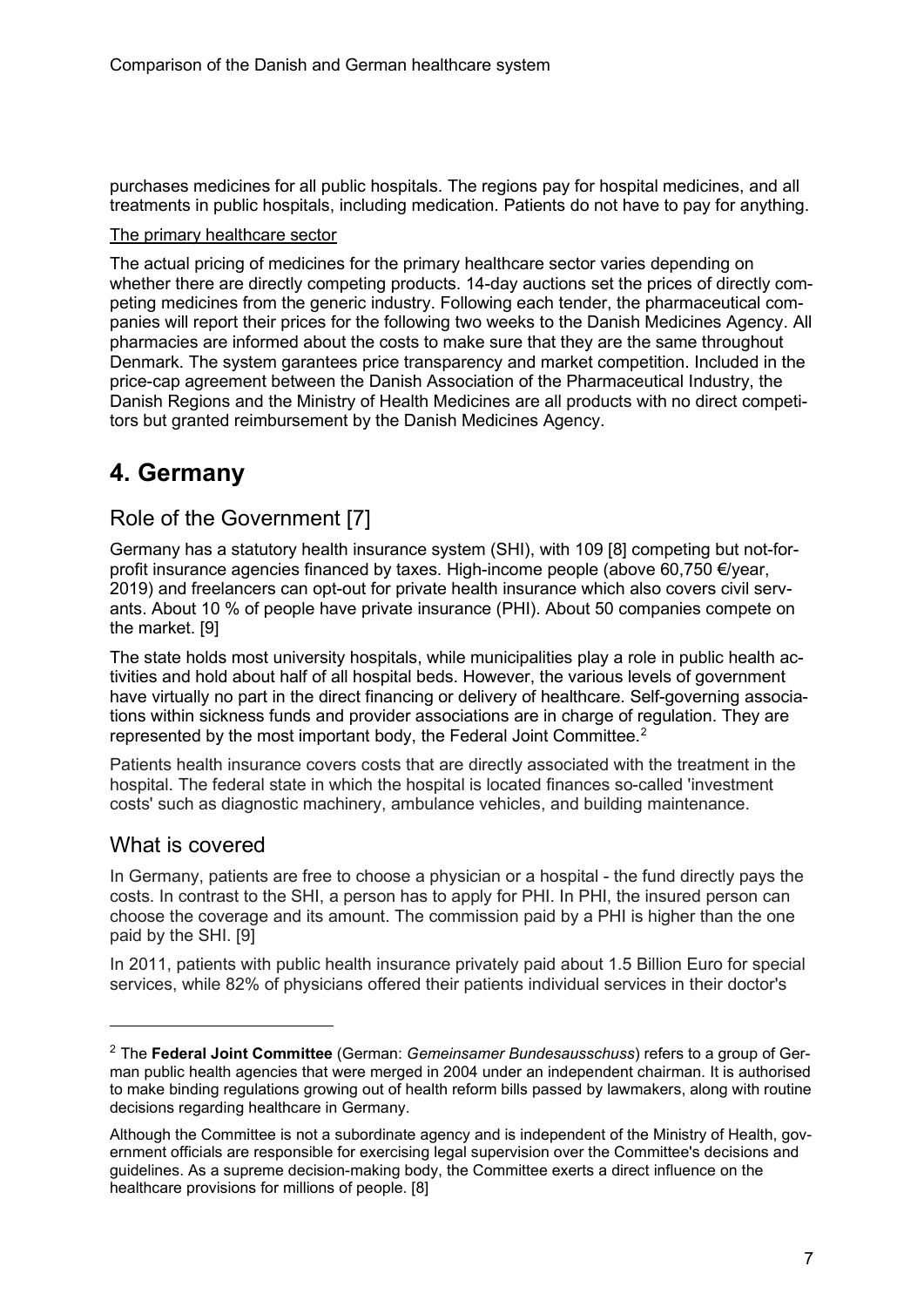offices not being covered by the patient's insurances; the benefits of these services are controversially discussed. [8]

## <span id="page-7-0"></span>Administrative mechanisms for direct patient payments to providers [9]

SHI physicians in ambulatory care bill their regional associations according to a uniform fee schedule; the associations receive the money from the sickness funds in the form of annual capitations. Co-payments or payments for services not included in the benefits catalogue are paid directly to the provider. In cases of private health insurance, patients pay upfront and submit claims to the insurance company for reimbursement.

## <span id="page-7-1"></span>After-hours care [9]

After-hours care is organised by the regional associations of SHI-accredited physicians to ensure access to ambulatory care around the clock. Physicians are obliged to provide afterhours care in their practices, with differing local regulations. In some areas (e.g., Berlin), hospitals take over after-hours care. The patient receives a report after the visit to hand to his or her GP. After-hours care assistance is also available via a nationwide telephone hotline (116 117 - *Ärztlicher Bereitschaftsdienst*). Payment for ambulatory after-hours care bases on the fee schedules mentioned above, again with differences in the amount of reimbursement by SHI and PHI.

## <span id="page-7-2"></span>Health system governance [9]

The 16 state governments determine hospital capacity, while ambulatory care capacity is subject to rules set by the Federal Joint Committee. The Federal Joint Committee also introduced minimum-quota defining a minimum amount of nurse and care staff working at any given time.

A system of diagnosis-related groups (DRGs) that is revised annually determins payments for inpatient care. Currently, the system has around 1,200 DRG categories. DRGs also cover all physician costs. Other payment systems like pay-for-performance or bundled payments have yet to be implemented in hospitals.

## <span id="page-7-3"></span>Primary care [9]

Primary care physicians do not traditionally have a gatekeeper function; patients can freely choose and directly access both primary and secondary care providers. There are, on average, 211 patients per practitioner in Germany. [10]

## <span id="page-7-4"></span>Secondary care [9]

Specialised care is provided by ambulant working practitioners and by practitioners that are based in hospitals. The 16 state governments determine hospital capacity. There are 650 public, 700 non-profit houses and approximately 600 privately driven hospitals. The average hospital stay is 7,8 days.

## <span id="page-7-5"></span>Long-term care and social supports [5]

Long-term care insurance (LTCI) is mandatory and is usually provided by the same insurer as the health insurance and therefore comprises a similar public-private insurance mix. Everybody with a physical or mental illness or disability, who has contributed for at least two years, can apply for benefits. The benefits are: 1) dependent on an evaluation of individual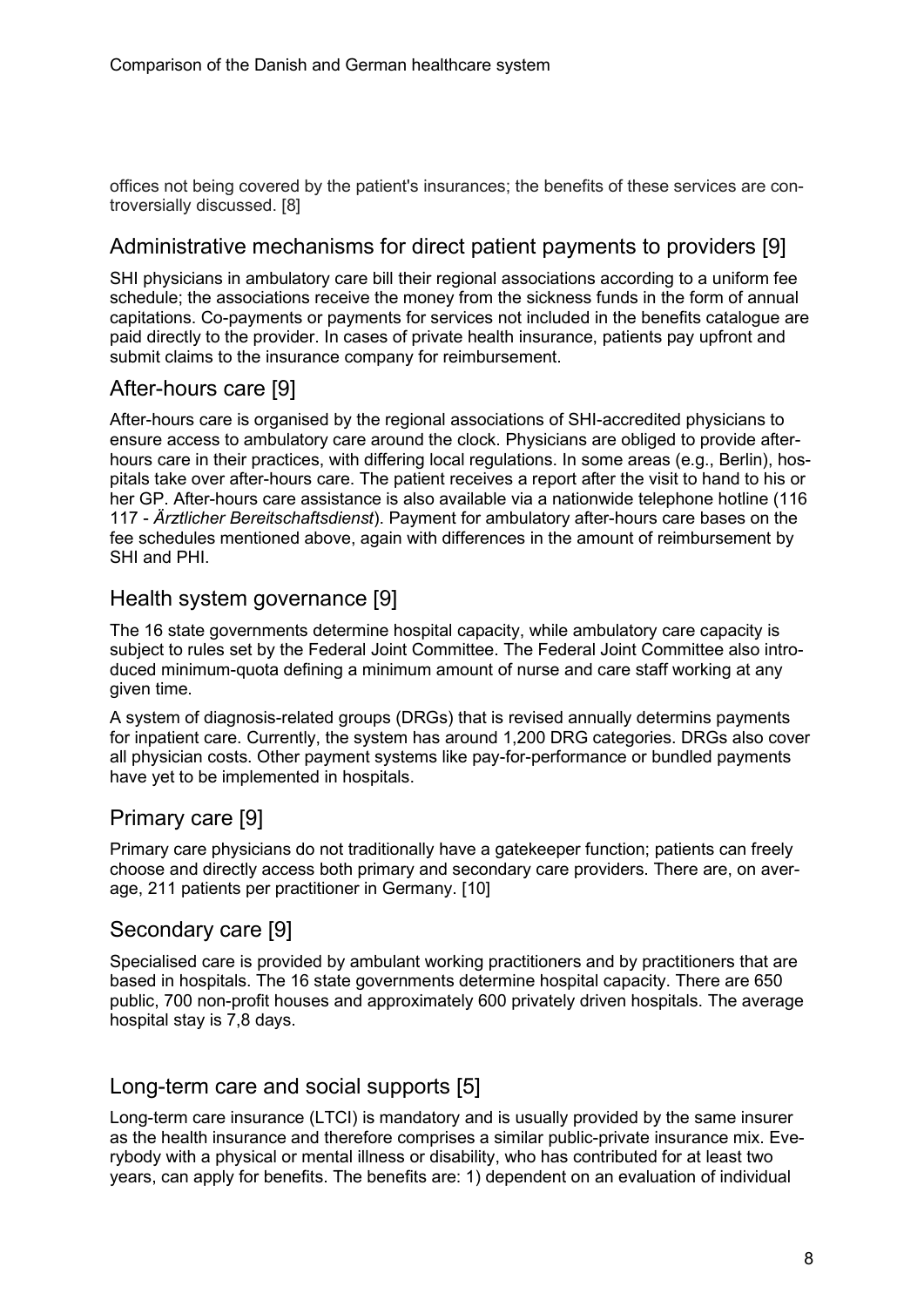care needs by the SHI Medical Review Board, leading either to a denial or to a grouping into currently one of five levels of care; and 2) limited to specific maximum amounts, depending on the level of care. Beneficiaries can choose between in-kind benefits and cash payments (around a quarter of LTCI expenditure goes to these cash payments). Both home care and institutional care are provided almost exclusively by private not-for-profit and for-profit providers. As benefits usually only cover approximately 50 % of institutional care costs, one advises people to buy supplementary private LTCI. Family caregivers get financial support through payment of up to 50 % of care costs.

LTCI partly covers hospice care if the SHI Medical Review Board has determined a care level. The number of inpatient facilities in hospice care has grown significantly over the past 15 years, to 235 hospices and 304 palliative care wards in spring 2016. [11] The Act to Improve Hospice and Palliative Care passed in 2015, intending to guarantee care in rural areas and link long-term care facilities more strongly to outpatient palliative and hospice care.

## <span id="page-8-0"></span>Patient safety

Hospitals have often their own complaints office. Expert and arbitration boards at the medical associations help in case of complaints. A network for patient safety (*Aktionsbündnis Patientensicherheit*) has working groups that identify needs and inform patients and consult healthcare professionals.

## <span id="page-8-1"></span>Additional Links to the German system

#### <https://www.welfaretech.dk/projekter/digital-health-care-40>

The link provides insights into the German healthcare market in form of a video, based on a recording of the network WelfareTech on an event in March 2019.

## <span id="page-8-2"></span>Comparison of the two systems [12] [7]

In summary, a hospital in Germany compares to a profit centre, whereas in Denmark it is more a social institution. Germany has over 200 health insurances compared to only one in Denmark. The German healthcare system is notable for two essential characteristics: 1) the sharing of decision-making powers between states, the federal government and self-regulated organisations of payers and providers; and 2) the separation of SHI (including the social LTCI) and PHI (including the private LTCI). SHI and PHI use the same providers. Hospitals and physicians treat both statutorily and privately insured patients, unlike hospitals in many other countries. Private insurances have some influence on the German market, whereas they play a minor role in the Danish market.

The share of ICT in Denmark is a lot higher, which ensures better control of processes and easier monitoring of patients.